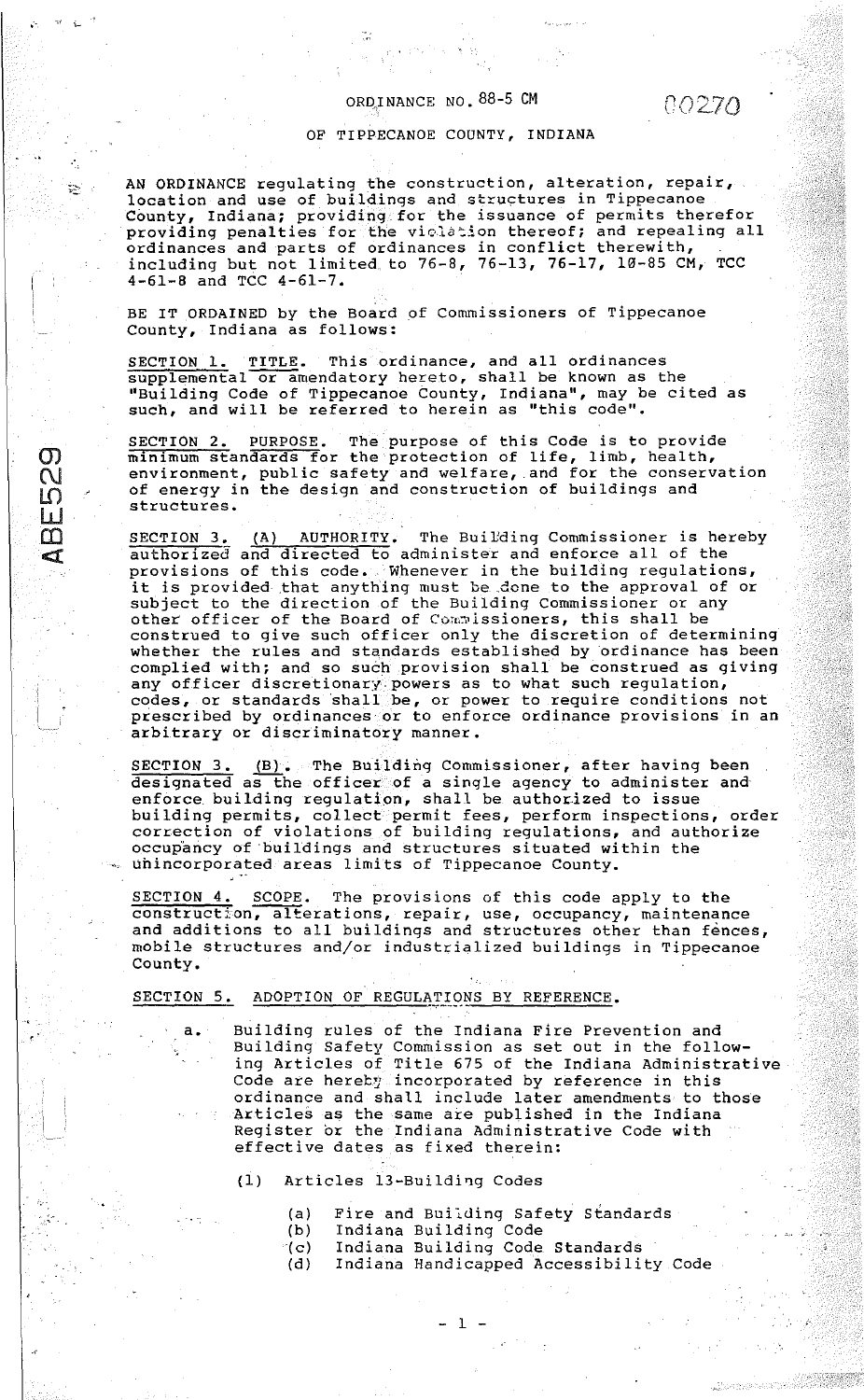$00271$ 

~~·

i

i<br>Indonesia<br>Indonesia

II<br>India<br>I r. i

I

### (2) Article 14-One and Two Family Dwelling Codes

.

Particular A.M

- (a) Council of American Building Officials One and Two Family Dwelling Code
- (b) CABO One and Two Family Dwelling Code; Amendments
- (c) Standard for Permanent Installation of Manufactured Homes
- (3) Article 16-Plumbing Codes
	- (a) Indiana Plumbing Code
- (4) Article 17-Electrical Code
	- (a) Indiana Electrical Code Safety Code for Health Care Facilities
- (5) Article 18-Mechanical Codes
	- (a) Indiana Mechanical Code
- (6) Article 19-Energy Conservation Codes
	- (a) Indiana Energy Conversation
	- (b) Modifications to the Model Energy Code
- (7) Article 20-Swimming P6ol Code

(a) Indiana Swimming Pool Code

b. Copies of adopted building rules, codes and standards are on file in the office of Building Commissioner.

SECTION 6. APPLICATION FOR PERMITS. No permits shall be issued for the foregoing purposes, unless the application for such permit is accompanied by plans and specifications showing the work to be done. All plans for building construction under the authority of the Fire Prevention and Building Safety Commission of the State of Indiana must also be filed with the State Building Commissioner if State permit is required. No local permits shall be issued hereunder until a copy of a Design Release from the State Building Commissioner is received by the nordere from the state servering commissioner is received by the County Building Commissioner if such Design Release is required.

SECTION 7. PERMIT REQUIRED. A permit shall be obtained before beginning construction, alteration or repair of any building or structure, using forms furnished by the Building Commissioner. All permits shall be issued by the Building Commissioner, and all fees provided for herein shall be paid to Tippecanoe County, Indiana.

SECTION 8. OTHER ORDINANCES. All work done under any permit issued hereunder shall be in full compliance with all other ordinances pertaining thereto, and in addition to the fees for permits hereinafter provided for, there shall be paid the fees prescribed in such ordinances.

SECTION 9. (A) FEES - OTHER THAN ELECTRICAL (PERMITS).

\$0 - \$1,000 - Improvement..................... \$25.00 fee  $$1,000.01 - $1,000,000 \ldots \ldots \ldots \ldots \$2.00 per $1,000 free$  $$1,000,000.01$  - And Above...........\$0.10 per \$1,000 fee

SECTION 9. (B) FEES - ELECTRICAL (PERMITS).

1) Up to 200 Amps, single-phase............\$25.00 fee<br>2) Any other electrical service.............\$50.00 fee Any other electrical service .............\$50.00 fee

SECTION 10. REVIEW OF APPLICATION. Prior to the issuance of any building permit hereunder, the Building Commissioner shall:

(a) Review all building permit applications to determine .full compliance with provisions of this ordinance.

 $-2 -$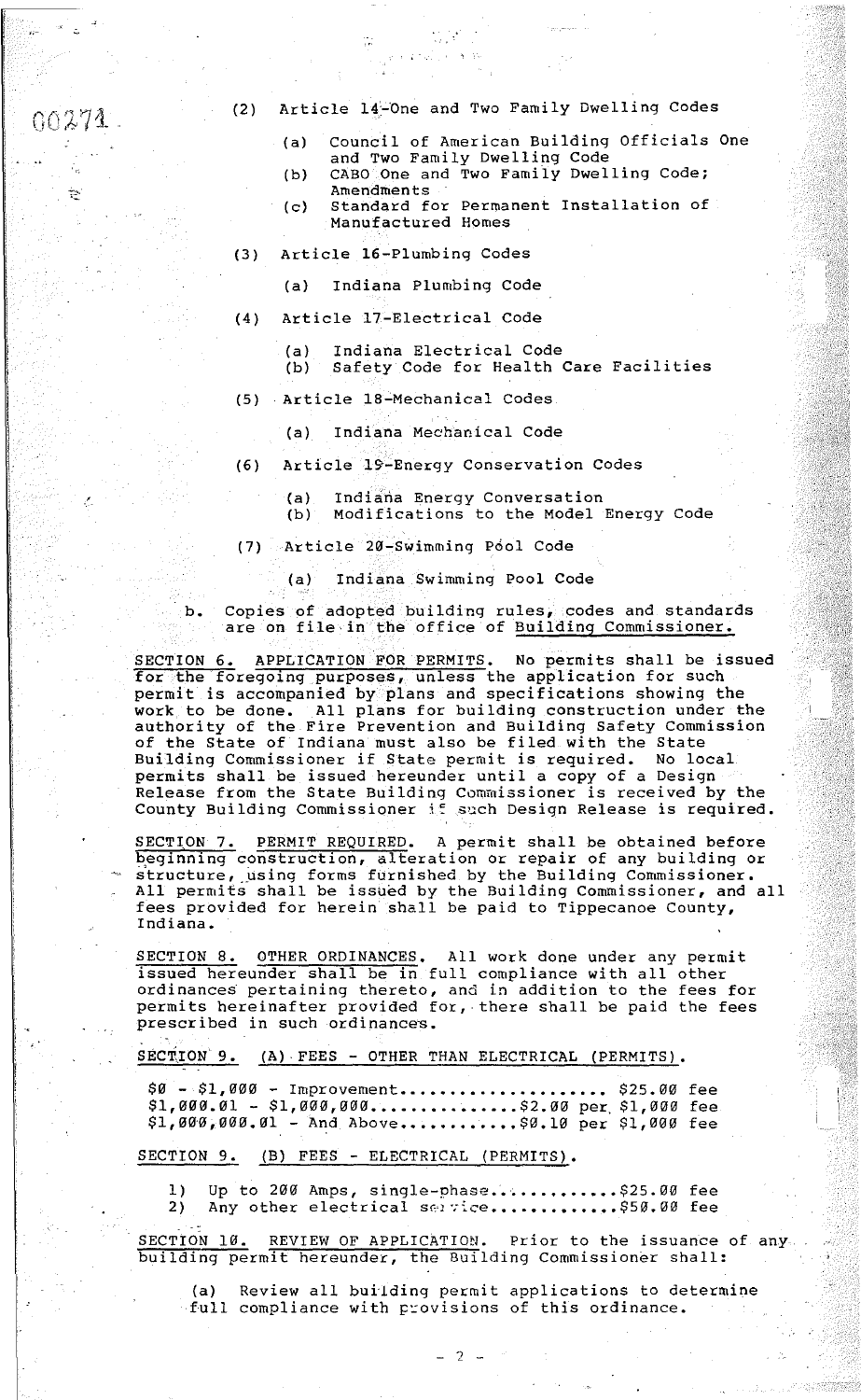# $00272$

(b) Review all building permit applications for new construction or substantial improvements to determine whether proposed building sites will be reasonably safe from flooding.

SECTION 11. INSPECTIONS. After the issuance of any building permit hereunder, the Building Commissioner shall make, or shall. cause to be made, such inspections of the work being done under such permit as are necessary to insure full compliance with the provisions of this ordinance and the terms of the permit.

SECTION 12. ENTRY. Upon presentation of proper credentials, the Building Commissioner or his duly authorized representatives may enter at reasonable times any building, structure or premises in Tippecanoe County to perform any duty imposed upon him by this Code.

SECTION 13. STOP ORDER. Whenever any work is being done contrary to the provisions of this code, the Building Commissioner may order the work stopped by notice in writing served on any persons engaged in the doing oar causing such work to be done, and any such persons shall forthwith stop such work co be done, and any such persons sharp foremated stop such work work.

1l ·~ fj 11 '1! r!  $\mathcal{D}_1$  $\overline{C}$  $\overline{\mathsf{L}\mathsf{O}}$ W  $\Box$  $\mathbb{I}$ 

•

*b* 

 $\frac{1}{2}$ ·-

æ.,

·I,

la serie de la construcción de la construcción de la construcción de la construcción de la construcción de la

i 12

~:,~

SECTION 14. CERTIFICATE OF OCCUPANCY No final approval of construction for any building or structure erected, altered or repaired after the adoption of this ordinance shall be issued unless such building or structure was erected, altered or repaired in compliance with the provisions of this ordinance.

SECTION 15. STANDARDS. All work on the construction, alteration and repair of buildings and other-structures shall be performed in a good and workmanlike manner according to accepted standards and practices in the trade.

SECTION 16. VIOLATIONS. It shall be unlawful for any person, firm or corporation, whether as owner, lessee, sub-lessee, or occupant, to erect, construct, enlarge, alter, repair, improve, remove, convert, demolish, equip, use, occupy or maintain any building or structure, other than fences, in the Tippecanoe County or cause or permit the same to be done, contrary to or in violation of the provisions of this code.

SECTION 17. RIGHT OF APPEAL. All persons shall have the right to appeal the Building Commissioner's decision first through the Commissioners of Tippecanoe County and then to the Fire Prevention and Building Safety Commission of Indiana in accoardance with the provisions of IC 22-13-2-7 or IC 4-21.5-3-7, as applicable.

SECTION 18. REMEDIES. The Building Commissioner shall in the name of the commissioners of Tippecanoe County bring actions in the Tippecanoe Circuit Court, for mandatory and injunctive relief in the enforcement of and to secure compliance with any order or orders, made by the Building Commissioner, and any such action for mandatory or injunctive relief may be joined with· an action to recover the penalties provided for in this ordinance.

SECTION 19 PENALTIES. Tf any person, firm or corporation shall violate any of the provisions of this ordinance, or shall do any act prohibited herein, or shall fail to perform any duty lawfully enjoined, with the time prescribed by the Building Commissioner, enjoined, with the time prescribed by the Building Commissioner by the Building Commissioner in connection with the provisions of this ordinance, for each violation, failure or refusal, such person, firm or corporation shall be fined in the sume of \$50.00. (Dollars). Each day of such unlawful activity as is prohibited by the first sentence of this section shall constitute a separate offense.<br>
offense.

SECTION 20. EFFECTIVE DATE. This ordinance shall be in full force and effect from and after its adoption, approval by the Fire Prevention and Building Safety Commission of Indiana, and publication as required by law.